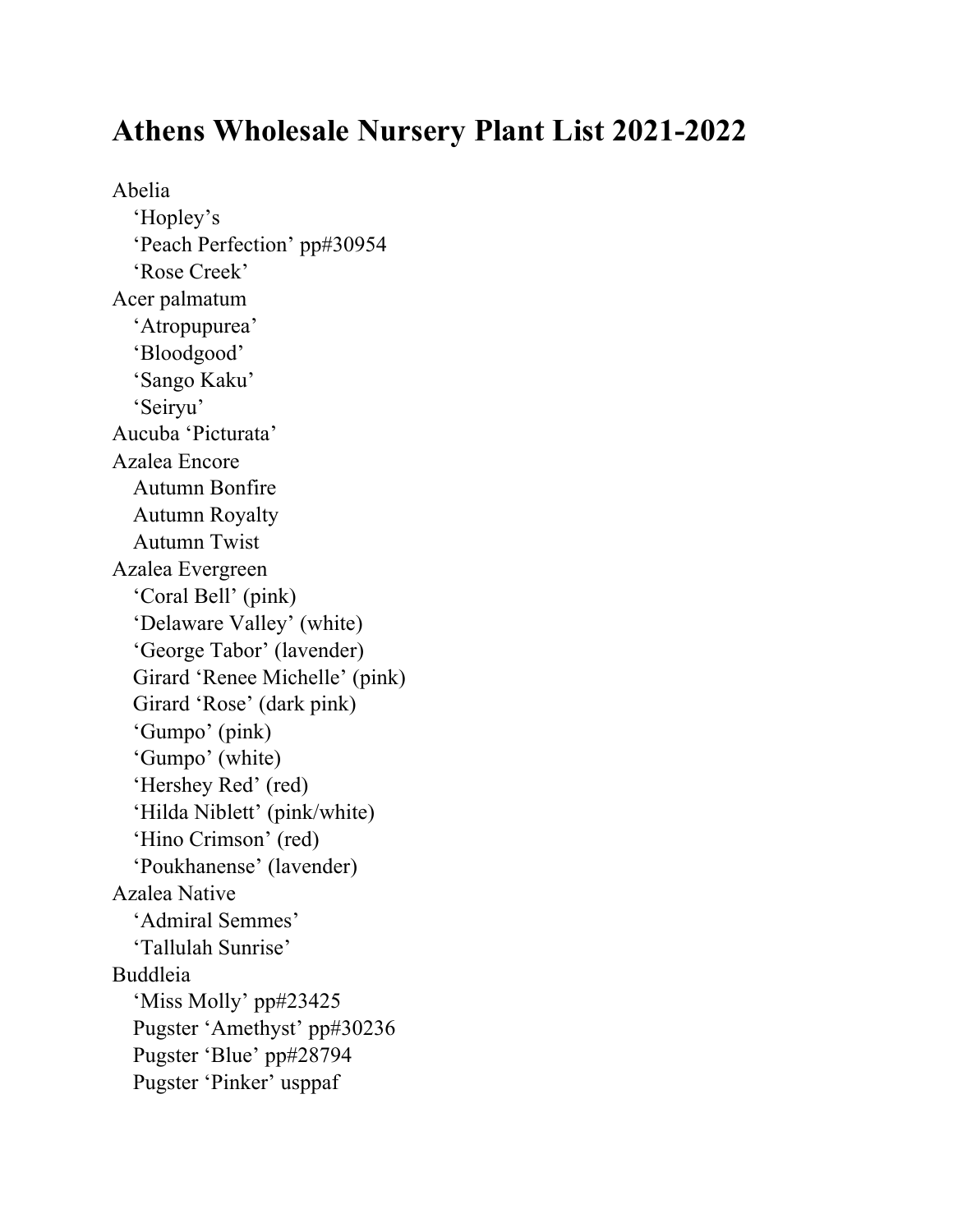Calycanthus 'Aphrodite' pp#24104 Camellia japonica 'Greensboro Red' 'Professor Sargent' (red) 'Rose Dawn' (pink) 'White by the Gate' (white) Camellia sasanqua 'Alabama Beauty' (dark pink) 'Bob's Supreme' (pink and white) 'Pink Snow' (pink) 'Shi Shi Gashira' (dark pink) 'Yuletide' (red) Cephalotaxus harringtonia Chaenomeles speciose 'Cameo' (orange) 'Scarlet Storm' (red) pp#20951 Cornus Farrow 'Arctic Fire' pp#18523 Cornus Florida 'Cherokee Brave' 'Cherokee Princess' Cupressus Arizonica 'Carolina Sapphire' Distylium 'Coppertone' pp#25304 'Myricoides' 'Vintage Jade' pp#23128 Edgeworthia chrysantha Forsythia 'Spring Glory' Fothergilla x 'Mount Airy' Gardenia 'Frostproof' Hibiscus syriacus Azurri 'Blue Satin' pp#20563 Hydrangea arborescens Invincibelle 'Ruby' pp#28317 Hydrangea macrophylla 'Ada Lynn' 'Merritt's Supreme' Hydrangea paniculata 'Limelight' pp#12874 'Little Lime' pp#22330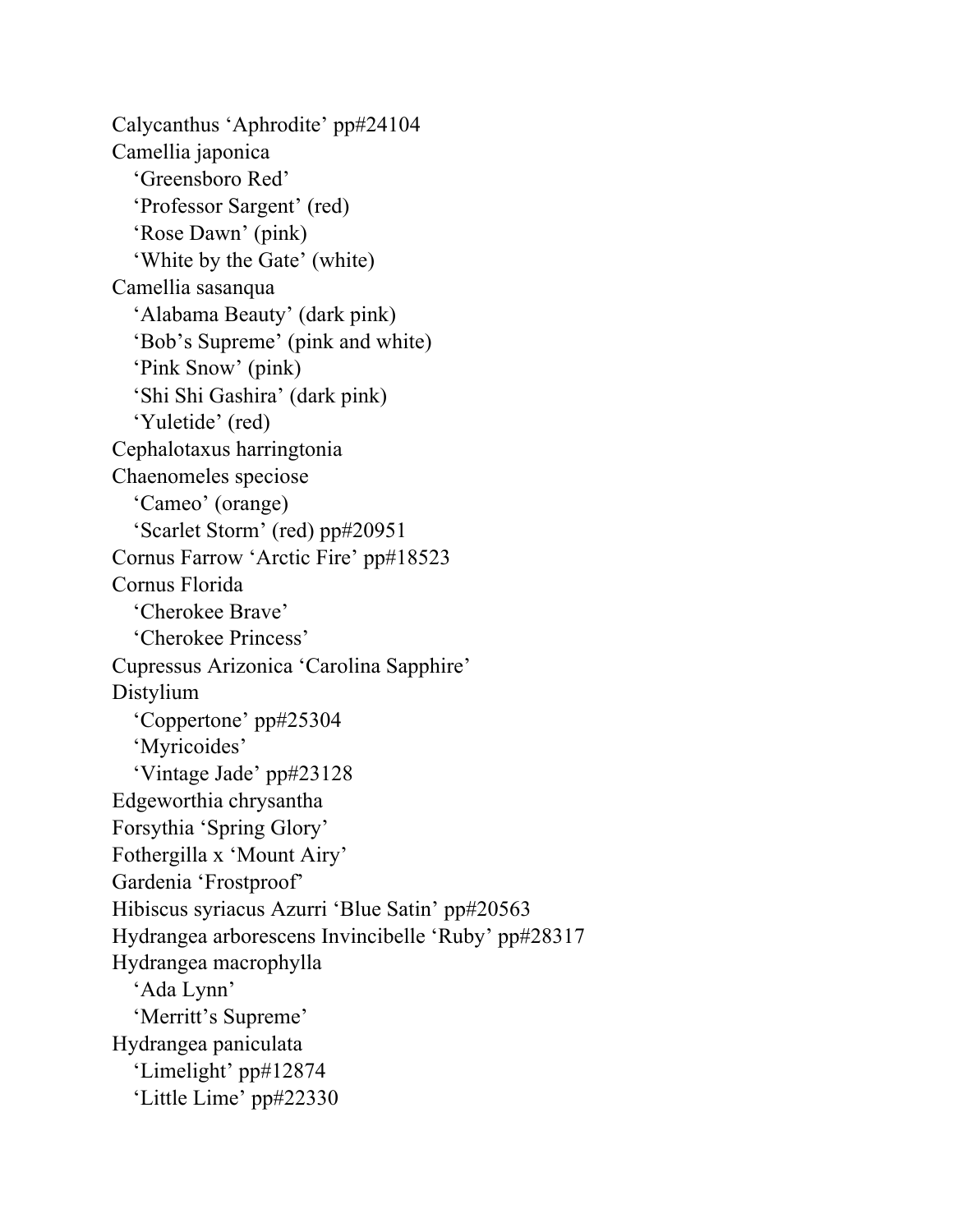'Silver Dollar' Hydrangea quercifolia 'Snow Queen' Ilex crenata 'Green Lustre' 'Soft Touch' Ilex cornuta 'Needlepoint' Illicium 'Floridanum' Juniperus chinensi var. sargentii 'Viridis' Juniperus conferta 'Blue Pacific' Juniperus 'Gold Lace' pp#8202 Lagerstroemia indica (Crape Myrtle) 'Carolina Beauty' 'Catawba' 'Natchez' (white) Ligustrum japonicum 'Recurvifolium' Lonicera 'Fragrantissima' Loropetalum 'Cerise Charm' 'Jazz Hands Variegated' pp#27713 Magnolia 'Brittany' Mahonia bealei Miscanthus 'Adagio' Nandina 'Gulfstream' 'Twilight' pp#26025 Osmanthus fragrans Panicum 'Dallas Blues' pp#11202 Rose 'At Last' pp# 27541 Rose Brindabella 'First Lady' pp# 28332 Rose Knockout 'Blushing' Rosa Radyod Blushing Knockout Rose pp#14700 Rose Knockout 'Coral' Rosa Radral Coral Knockout Rose pp#19803 Rose Knockout Double Red Rosa Radtko Double Knockout Rose pp#16202 Rose Knockout Red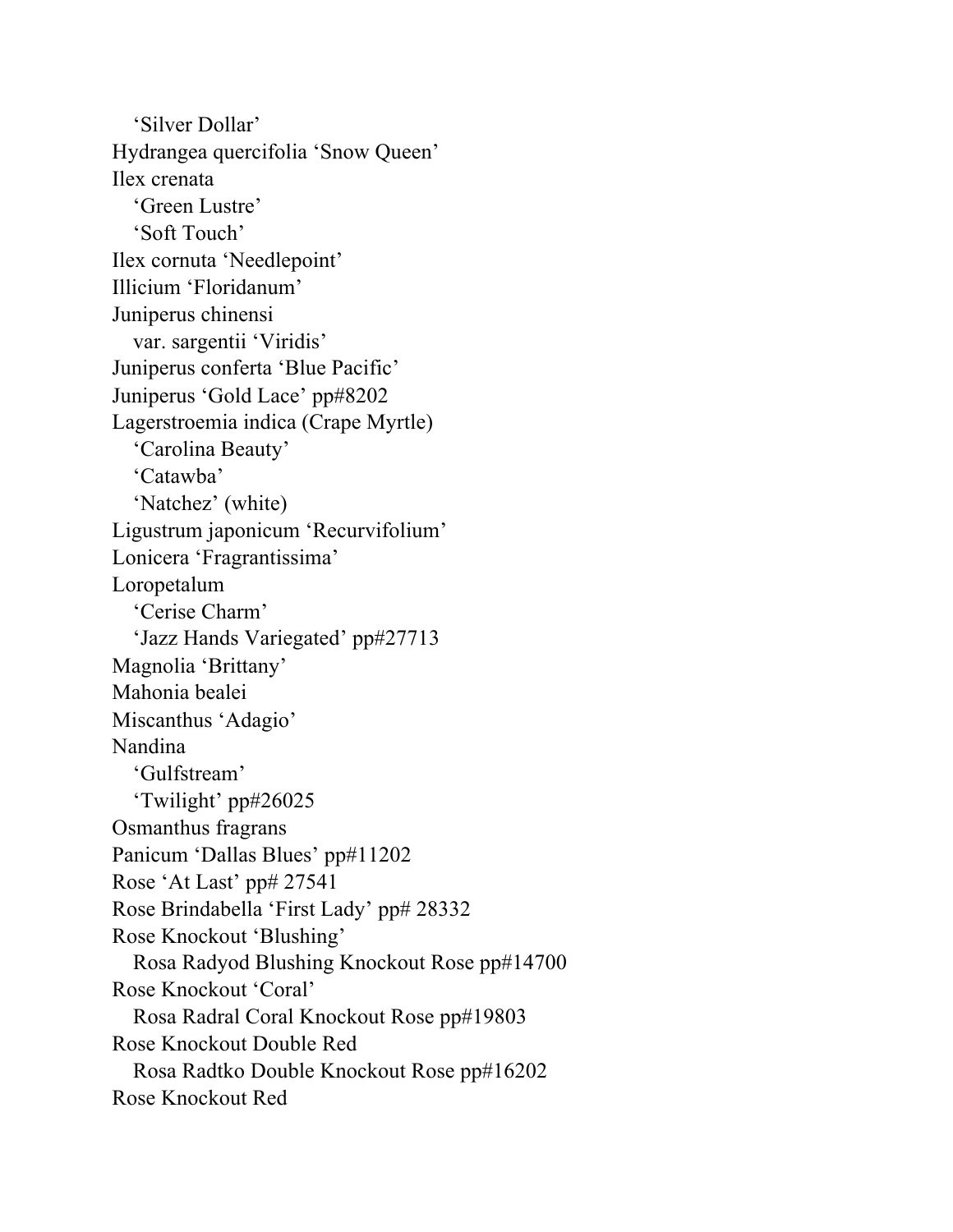Rosa Radrazz Knockout Red Rose pp#11836 Rose Knockout 'Sunny' Rosa Radsunny Sunny Knockout Rose pp#18562 Rubus (Blackberry) 'Apache' pp#11865 'Ouachita' pp#17162 Spiraea japonica 'Goldmound' Stewartia pseudocamellia Thuja plicata 'Green Giant' Vaccinium (Blueberry) 'Powderblue' 'Premier' 'Tifblue' Viburnum x burkwoodii 'Mohawk' Viburnum macrocephalum 'Snowball'

Viburnum plicatum 'Shasta' 'Summer Snowflake' Viburnum tinus 'Spring Bouquet' Vitex 'Shoal Creek' Yucca 'Colorguard'

## *Perennials*

Agastache 'Blue Fortune' Astilbe 'Bridal Veil' (white) 'Montgomery' (red) Fern Arachniodes (Shiny Bristle Fern) Athyrium niponicum 'Pictum' (Painted Fern) Crytomium falcatum (Japanese Holly Fern) Dryopteris erythrosora (Autumn Fern)